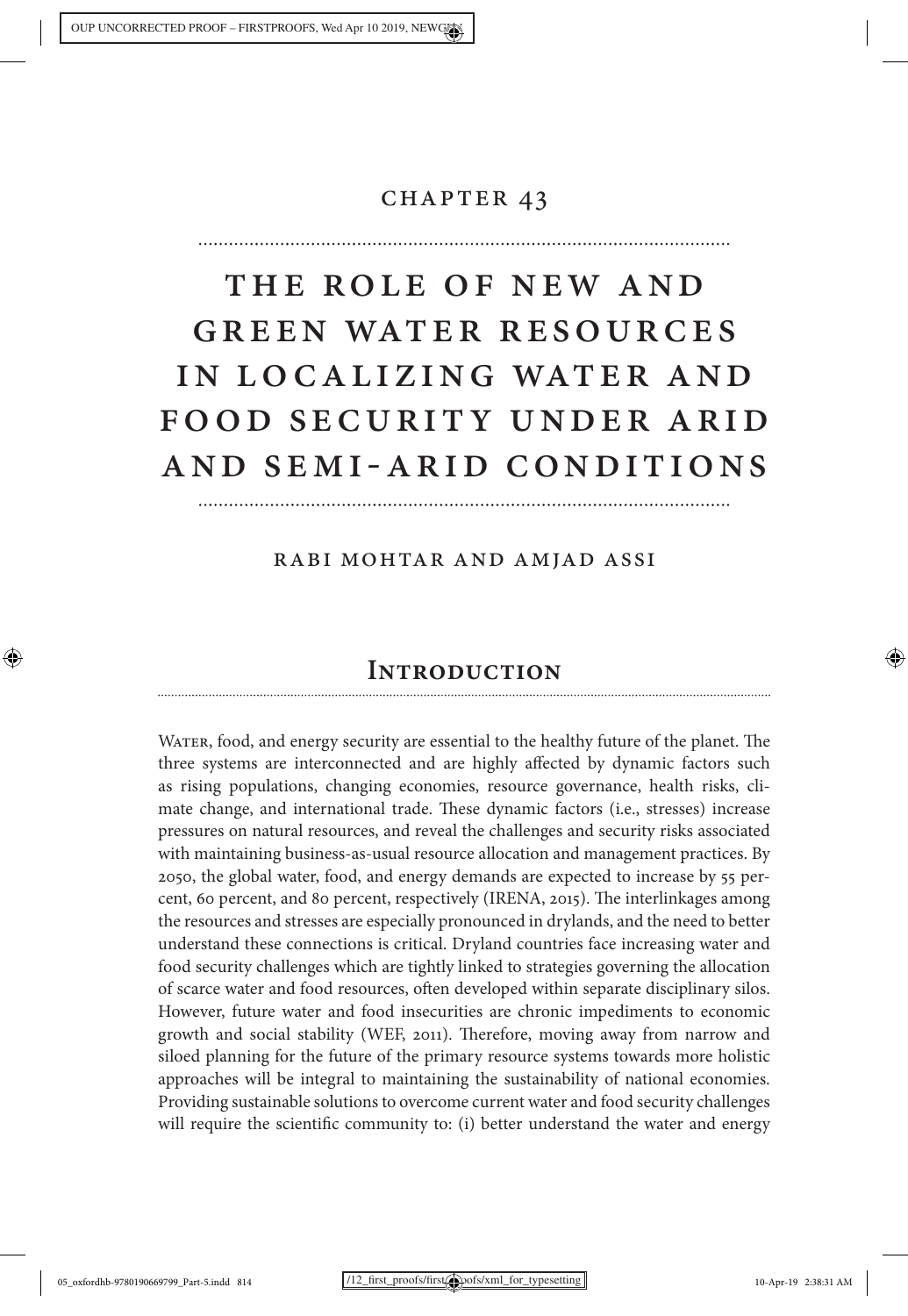services, and the food supply chain (ii) study the interlinkages and quantify tradeoffs among different resources in identified hotspots; (iii) develop innovative decision support tools to assess resource requirements and associated social and environmental risks, reflecting different water, food, and energy resource allocation strategies in drylands countries; and (iv) provide the resource nexus services and supply chain community with science-based analysis to help them quantify tradeoffs related to primary resources decisions.

The problem of food security and water security in dryland countries is most profound. These countries seek to maximize their local food production under harsh environments, with limited water resources and very little arable land. Under such conditions, building science-based knowledge regarding optimal usage of the available natural resources of water, land, and energy, both renewable and nonrenewable, is urgent. In addition, the negative consequences of climate change on spatial variability on water and food supply, in general, will outweigh the positive (Godfray et al., 2010).

The most probable climate change scenario anticipates that the drylands will get dryer and the wetlands will get wetter. Dramatic changes are expected in the availability and spatial distribution of renewable fresh water, both blue water (water in rivers, lakes, and underground), and green water (rainwater evapotranspiration and storage as soil moisture) (IPCC, 2013; Milly et al., 2008). Therefore, dryland countries are expected to face more severe and harsh environments, and a reduction in nonrenewable arable land and conventional water resources. In such a situation, innovative technologies that are based on a scientific understanding of the interactions and optimal usage of these resources (environment, land, water, and energy) are urgently needed to achieve a reliable level of water and food security.

In this context, we are talking about two domains of research: the water–energy domain and the water-land-atmosphere domain. In the water–energy domain, efficient techniques for capturing solar energy and developing energy-efficient treatment technologies for nonconventional water are being progressively enhanced. In this domain, more research is needed to quantify and understand the global requirements of energy for water production (Liu et al., 2016), and thereby the quantitative understanding will enhance our knowledge of the water–energy nexus system and its sustainable management, and provide an integrated picture for policymakers. The first research domain requires a framework that integrates innovative techniques and understandings to address a triple bottom line question: at what cost, at what level of treatment, and to what end-use? In the water-land-atmosphere domain, nonconventional water (greywater, wastewater, brackish water, produced water from oil and gas industries) and green water have the potential to become major contributors towards bridging the supply–demand gap in water and food securities in dryland countries. In this second domain, research efforts should focus on the adoption of localized solutions to manage and conserve natural resources in the face of the increasing water and food demand. Having said that, the two domains interface in providing low cost and low-carbon treatment technologies for safe water to secure food production. This chapter presents the challenges facing the water–energy domain and the water-land-atmosphere domain.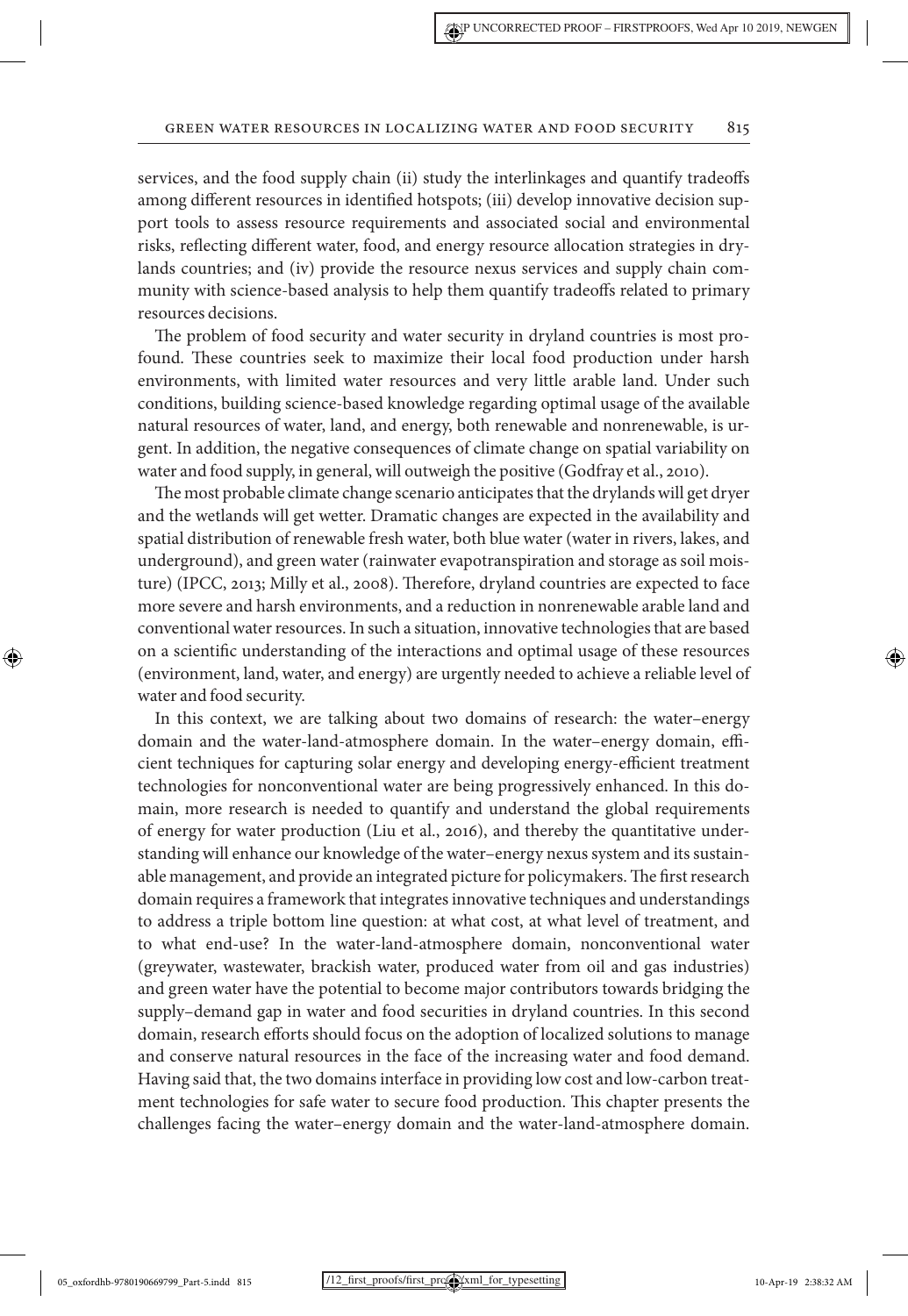The chapter also proposes solutions that may apply to both domains and links these possible solutions to water and food security.

# **WATER RESOURCES FOR BRIDGING the Water Supply–Demand Gap: Availability and Challenges**

# **Renewable blue water resources**

Renewable fresh water resources are dependent on the spatiotemporal distribution and intensity of precipitation. The hydrological cycle shows that precipitation can be stored as freshwater in either (i) surface water bodies (rivers and lakes) and underground (groundwater); or (ii) in soil profiles where it can be evapotranspired by plants. The first portion has been given the name of blue water, while the second portion has come to be called green water. Currently, only 10 percent of the maximum renewable blue water and 40 percent of green water has been utilized to meet global water demand (Oki and Kanae, 2006). It is the spatiotemporal distribution of water resources, according to climate conditions and climate change, which concerns society. In addition, societal systems using land and water have an impact on the quality of water resources. Vörösmarty et al. (2010) found that 80 percent of the world's population is exposed to high levels of threat to water security due to these activities. Threat levels are, fortunately, decreasing in response to investment in water technologies and infrastructure and the reduced intensity of water consumption. However, the populations most impacted by both climate change variability and threats to water security are in developing countries, which are often drylands. Policymakers in dryland economies need to have access to: (i) a better understanding of blue and green water metrics and management options; and (ii) dynamic maps of hotspots of water–food scarcity and security. The water-food-energy nexus can serve as a two-way interface and platform between the soil and water scientific community on one hand and policymakers and society on the other hand. It is also a useful framework for identifying the problem hotspots and subsequently devising the most feasible actions and policies to be adopted and implemented by policymakers.

The nature of blue water makes it visible and accessible. Infrastructure to store and mobilize it is readily understood and its investment potential is easily communicated. But blue water is very vulnerable to pollution by industries. Most dryland communities are prioritizing the use of blue water for domestic and industrial water consumption rather than for agriculture. Water for irrigation usually accounts for more than 70 percent of the blue water consumption. As an example, the State of Texas faces a projected 30 to 40 percent gap in water availability by the year 2060 (a total of 8.24 billion cubic metres) to satisfy growing demand (TWDP, 2012). The Texas Water Development Board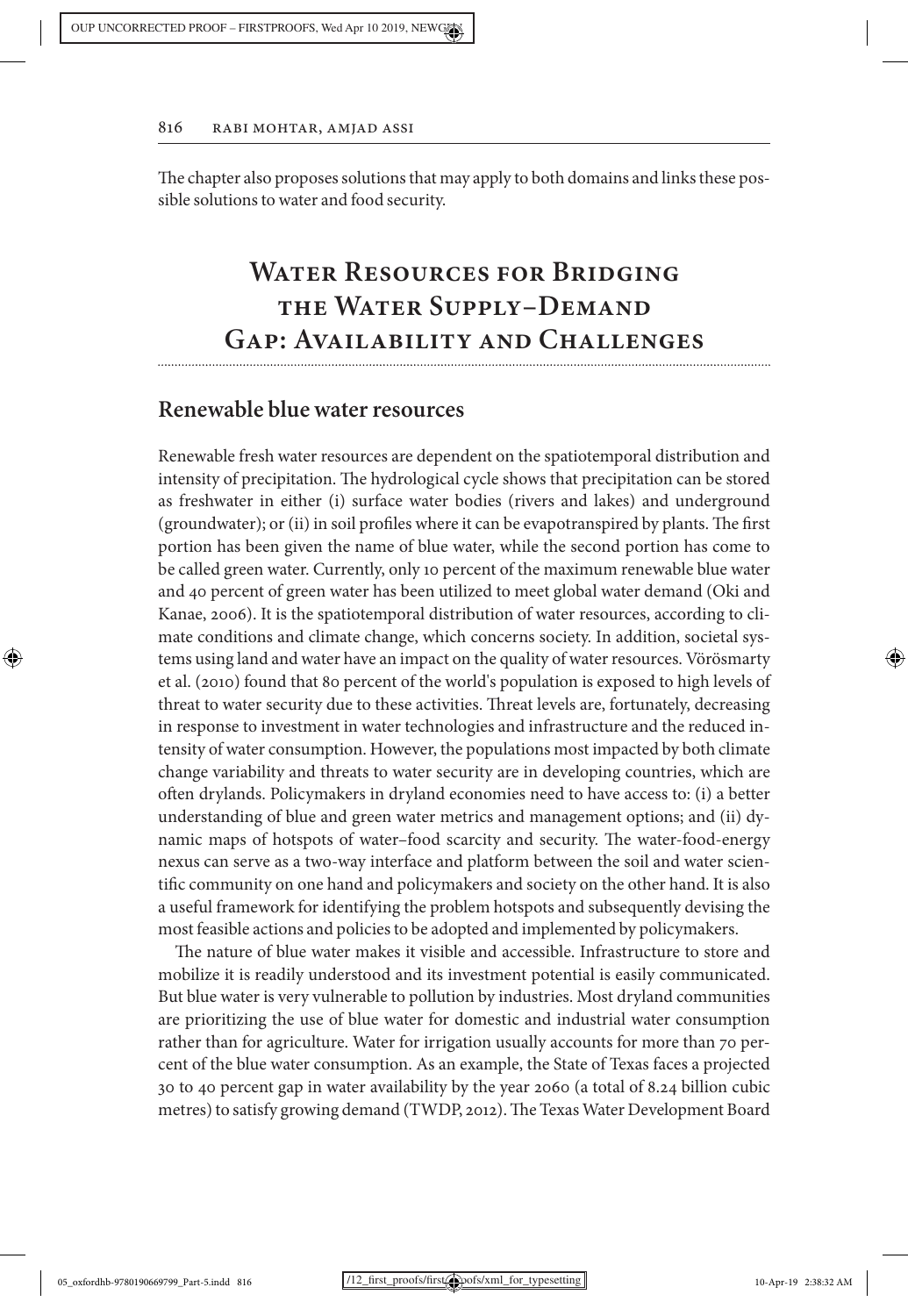

**Figure 43.1** Projected water demand in Texas. The Texas case can serve as a useful example for dryland countries. More renewable blue water will be allocated for municipal, manufacturing, and electrical generation than for food production in irrigation and in livestock production. New water and green water is expected to bridge the food production water demand

*Source*: (TWDB, 2012)

⊕

(TWDB) plans to bridge the gap by reducing and recycling industrial and domestic water, particularly by focusing on increasing (i) the utilization of renewable blue water resources to bridge 60 percent of the gap, (ii) water conservation practices (24 percent), and (iii) nonconventional water supply such as desalination (16 percent). However, TWDB has prioritized the use of fresh blue water to meet the domestic water demand over the food production demand (irrigation and livestock), as shown in Figure 43.1. The domestic blue water demand in Texas is expected to increase from 6.4 billion cubic meters (BCM) in 2020 to 10 BCM in 2070. Conversely, the agricultural blue water demand is expected to decrease from 12 BCM in 2020 to 9.6 BCM in 2070. Of course, the demand for water for irrigation and livestock uses will increase. Policymakers should also keep in mind that renewable green water will also play a pivotal role in bridging this supply–demand gap.

# **Renewable green water resources**

The concept of green water was introduced in 1995 by Falkenmark (FAO, 1995). Unlike blue water, green water resources have thus far received very little attention from the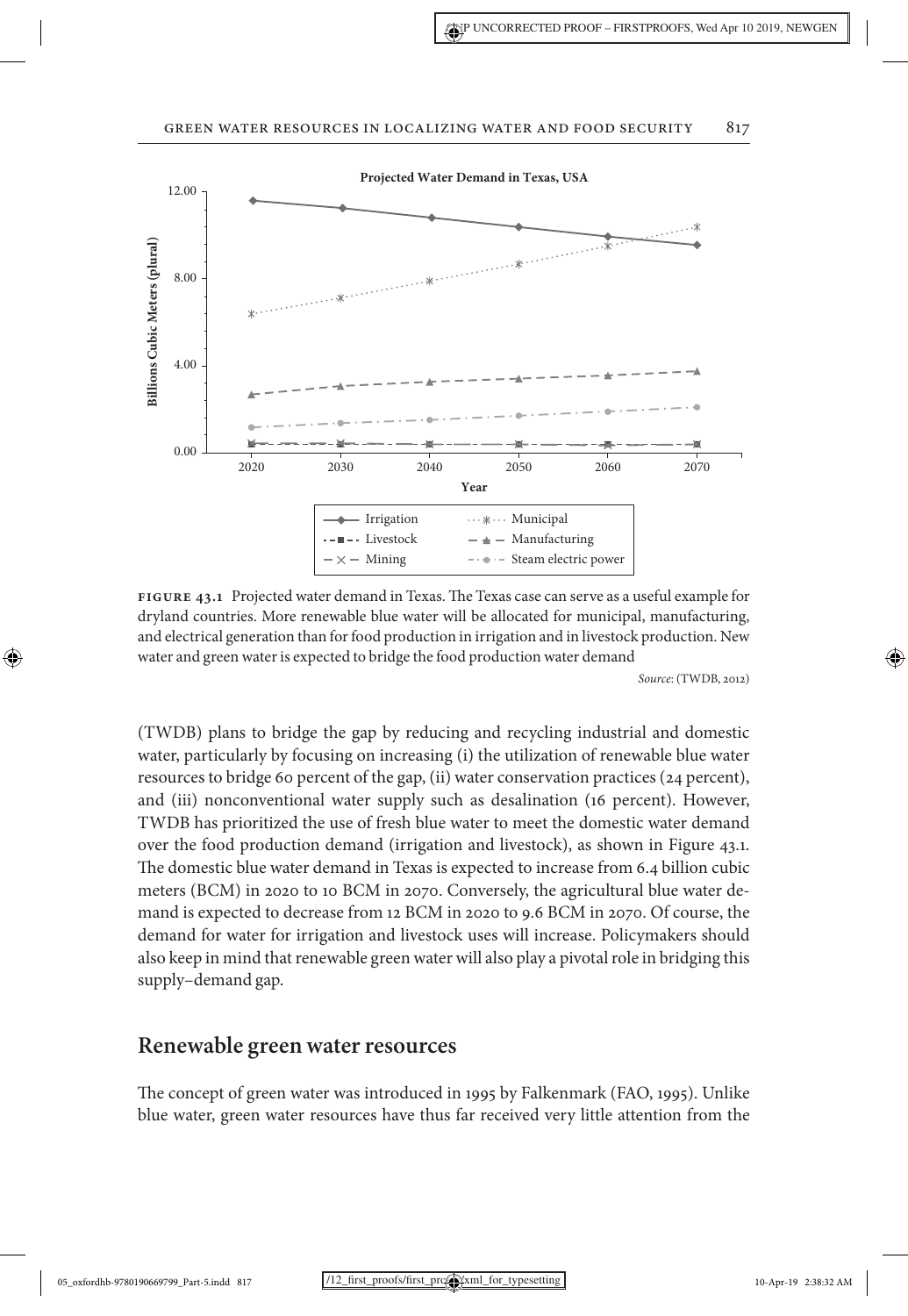soil and water community of science and policymakers. One main reason for ignoring green water is its lack of visibility, despite its importance in food production, in support of natural vegetation, and in underpinning biodiversity. Green water in agro-ecological systems can be compared to the blood circulation in animals, as it forms an essential component of the system. Compared to blue water, green water accounts for 87 percent of water used in global crop production (Liu and Yang, 2010), and it also accounts for 60 percent of the global food production (Cosgrove and Rijsberman, 2000; Rosegrant et al., 2002). Therefore, water and agro-environmental scientists need to (i) better recognize the importance of green water (Falkenmark and Rockström, 2006; Gerten et al., 2005; Mohtar et al., 2015); (ii) better understand the kind of knowledge required to be shared with policy makers (Mohtar et al., 2016); and (iii) build a framework for transferring such knowledge to decision makers. Only when the scientific community achieves these goals will policymakers properly recognize this precious source of water and give it the attention it is due.

Policymakers, in particular in dryland areas, should be interested in understanding the potential of green water in improving water and food security and the economic value of investing in green water resources. Several studies have provided evidence demonstrating the important contribution of green water in water and food security. Schuol et al. (2008) showed that more than 80 percent of renewable fresh water in Africa is in the form of green water. Kauffman et al. (2014) highlighted the potential economic value of investing in green water resources by introducing the green water credit concept: According to their study, investing in developing only bench terraces in Upper Tana Basin in Kenya would generate a total revenue of around US\$10 million annually considering the impact on agricultural production, domestic water use, and hydropower generation. Kauffman et al. (2014) delivered a message to decision makers that, while most dryland countries focus on blue water resources, a special focus on green water is worthwhile and could perhaps prove more productive. Considering the financial, socioeconomic, and scientific capability in many dryland countries to implement blue water infrastructures and treatment plants, we support the call of Kauffman et al. (2014) for greater attention to green water.

Green water is dependent on the interactions among the three natural entities of the soil-plant-atmosphere system, where soil forms the infrastructural medium of interactions. The sustainability of these natural entities is key to addressing the water and food crisis of today and the future, especially in dryland countries. Managing these resources requires a quantitative approach for accounting of green water, which in turn requires further investigation (Mohtar, 2015). The basis of this approach should be the recognition and characterization of soil as a naturally organized physical medium providing the physical conditions for life or development of the numerous biotic and abiotic processes that are taking place in soils (Braudeau and Mohtar, 2014; Braudeau et al., 2016). In addition to the existing gap of recognizing the soil medium in quantifying the green water, Mohtar et al. (2015) identified other two research gaps for better accounting of green water. The first is to characterize the soil structure through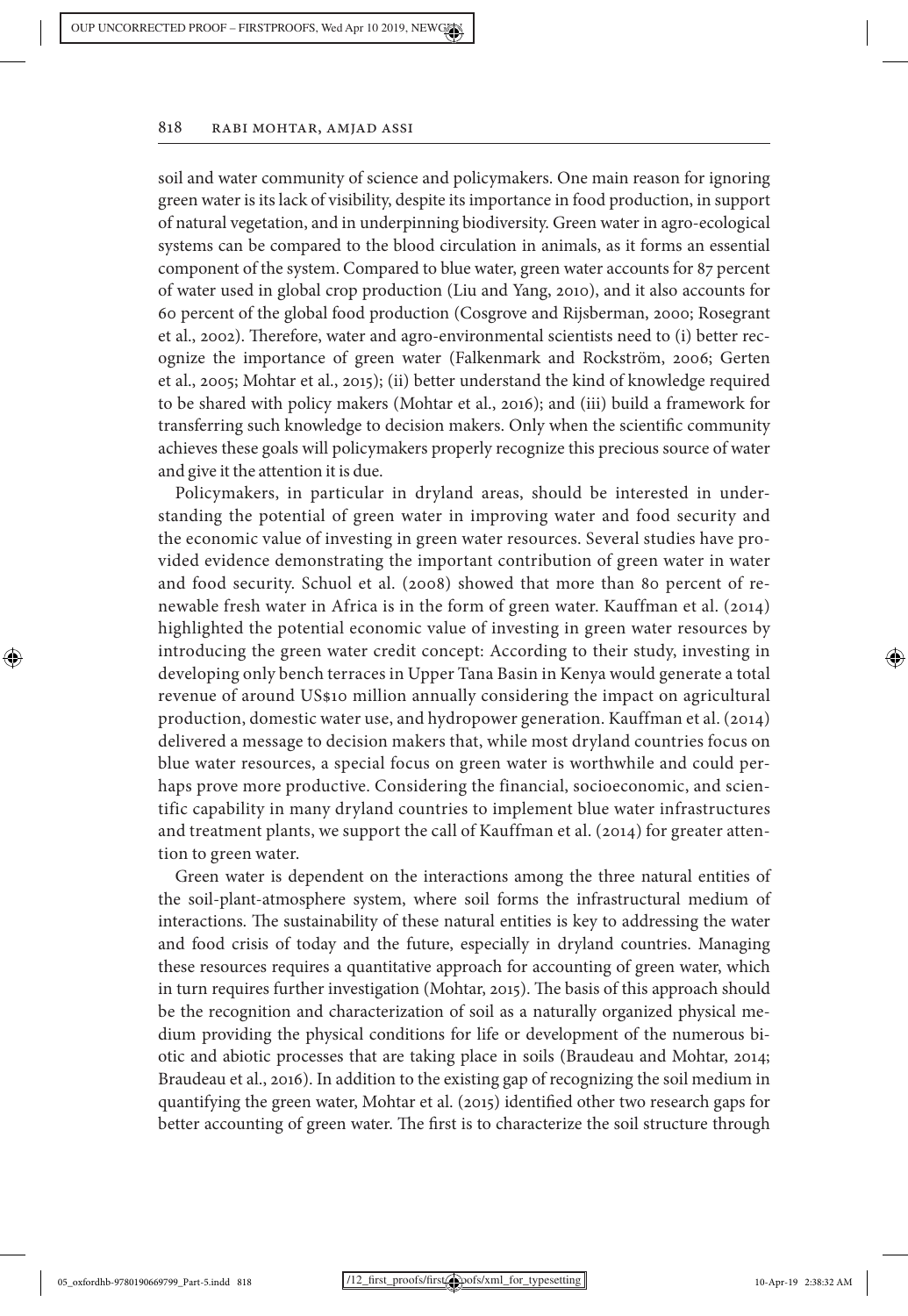measurable parameters, each of which describes a specific characteristic in a soil–water system. These parameters can be used as an indicator of soil quality and productivity, and can also be used to track the behavior changes in soil–water holding capacity (i.e., the capacity of soil to hold green water within a specific soil-plant-atmosphere system). Second, research is needed regarding how to transfer this gained scientific understanding at field (local) scale to the policymakers at the national level scale, whether from policy to practice or from practice to larger scale. Further discussions about the role of soil in water reuse schemes are presented in a subsequent section.

## **Nonconventional water resources: New water resources**

The reuse of nonconventional sources of water (new water reuse) has the potential for bridging the supply-demand gap in dryland countries without further exploitation of natural water resources, and with minimal threat to human water security and environmental biodiversity. The adopted treatment technologies impact the costs of nonconventional water treatment, while reuse guidelines, regulations, and standards additionally impact how the water can ultimately be used.

Different water reuse stakeholders have different concerns about water reuse systems. Water scientists and engineers are primarily concerned with the sources of new water and how to improve the removal efficiency of organic matter, pathogens, salts, heavy metals, and other hazardous components from these new water sources. Water operators and governmental agencies are concerned that new water meet quality standards and that end-users are using the proper quality water. Societal attitudes are generally driven by public disgust or religious factors associated with the idea of using wastewater. Policymakers must usually consider all of the above to achieve sustainable and resilient plans to bridge the water supply-demand gap. Therefore the success of new water reuse plans are dependent on interconnected factors, including the quality of new water, technology and treatment efficiency, public acceptance, socioeconomic and sociopolitical aspects (Garcia-Cuerva et al., 2016; Salgota et al., 2004), governance and its role in sustainable planning through stakeholder participation (Frijns et al., 2016), and most importantly the long-term impact on environmental health and consequently human health.

Accordingly, managing new water reuse in dryland countries needs to be based on an assessment of cutting-edge, research-informed best practices and knowledge. This assessment must i) identify the potential sources of new water (treated municipal water, greywater, gas-to-liquid treated water, gas and oil produced water, construction dewatering, cooling water, etc.); ii) consider treatment technologies, their energy and environmental footprints, and treatment efficiencies; and iii) address safe and socially accepted end-use potentials. Normally, end-use potentials are the most challenging issue and still considered a very active research area given their long-term impact on natural resources (mainly environment) and, consequently, human health. The source of new water and the potential end-use are significant.

⊕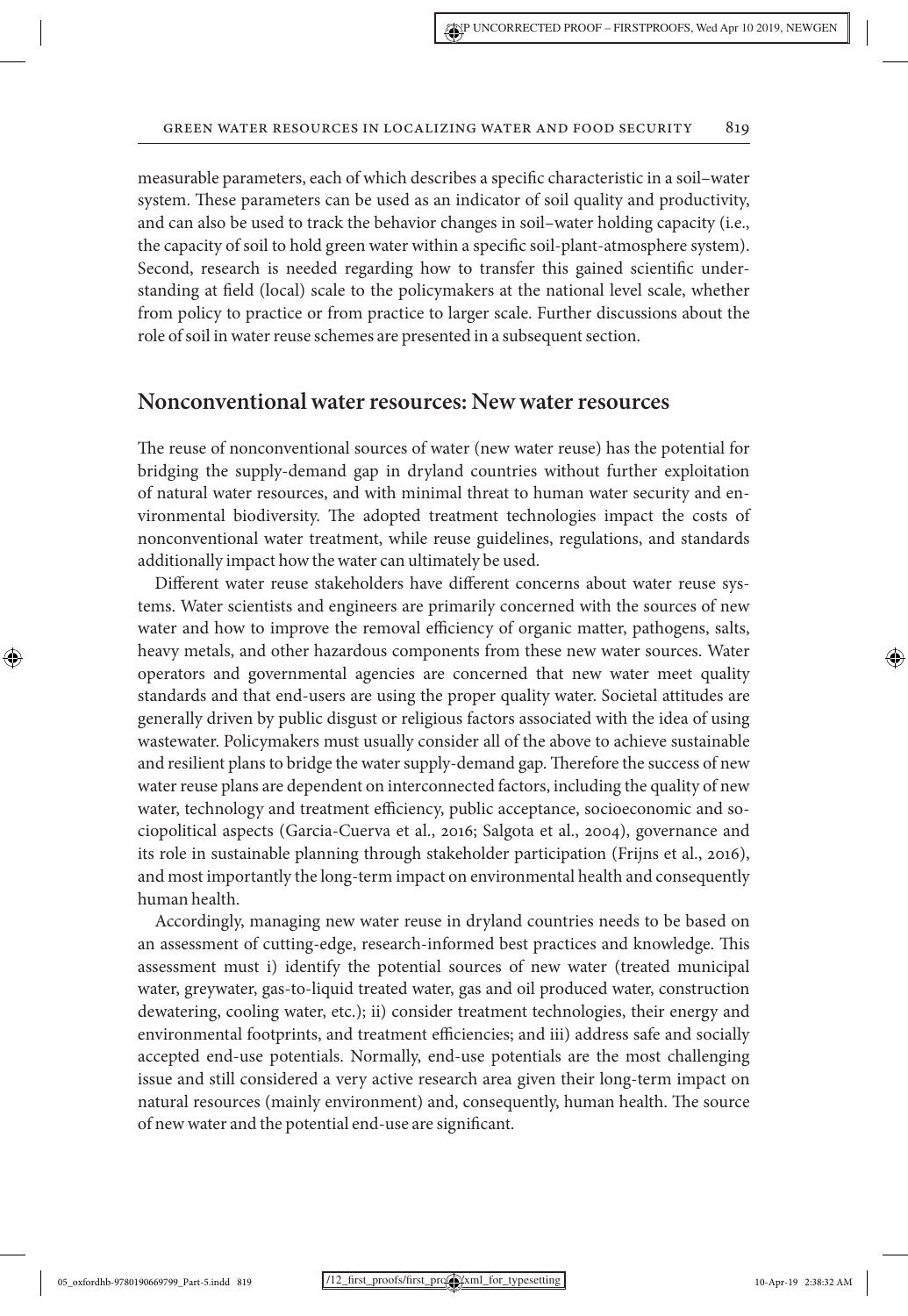A good but challenging example for the development of sustainable new water reuse is the produced water and the treated hydraulic fracturing wastewater from the oil and gas industries. This new water is chemically enriched water, and there is very limited knowledge of the risks associated with its disposal and reuse. Shariq (2013) highlighted the uncertainties associated with the potential reuse of treated hydraulic fracturing wastewater for irrigation purposes, including its impact on the soil and food health and quality. The chemical nature of this new water as well as its toxicity, biodegradability, disinfection byproduct, and physical and chemical interactions with soil, plants, natural water resources, and ecosystems are open questions regarding its reuse.

Considering water and land scarcity in drylands, several research efforts have addressed the challenge of water, food, and energy demands under such harsh conditions. These studies produced considerable knowledge, information, and lessons learned. However, this knowledge remains scattered and disconnected. To overcome this issue, current and future research efforts need to be directed toward two research questions: i) How can the research efforts in drylands around new water reuse be integrated into a single platform that unifies the efforts towards the grand challenge of water and food security? ii) As natural resources (water and land) are limited and in many cases nonrenewable, how can the long-term impact of reuse applications on land health and productivity be tracked and predicted? These questions point to the need for an interactive platform to gather scientific-based, dynamic evaluation of executed management plans that account for the financial, economic, environmental, and social aspects of water reuse, while still achieving the optimal target goal of resource sustainability. Novel integrated methodologies based on a comprehensive scientific understanding of multiple interactions and optimal usage of these resources are needed to achieve resilient, sustainable resource systems.

Research efforts should be directed towards answering a triple bottom line question of new water reuse: at what cost, at what level of treatment, and to what end use? The research effort should build a framework or protocol to consider the cost of treatment, the treatment efficiency and technology used, and the range of end use categories. The end use categories will require different inputs, starting from low cost—low efficiency to high cost—high efficiency treatment technologies, where each of these categories has a well-defined threshold. Several threshold types can be identified to define each end use category: Thresholds should be defined according to technical, socioeconomic, environmental, soil and plant health, and human health criteria. These threshold values can build on existing knowledge and water reuse guidelines and standards, while others may require further research for calculating their footprints' impacts. This framework can facilitate an effective dialogue among stakeholders concerning trade-offs analyses. The trade-offs are between scenarios regarding the required intervention, in our case, of the needed infrastructure vs. potential effects of reducing water demand and overall consumption. Trade-offs analysis is a function of both stakeholder interventions and footprints calculation—therefore, it will provide a platform for integrating stakeholders' perspectives including water scientists and engineers, socioeconomists, environmental agencies, food security programs, policymakers, and the community at large.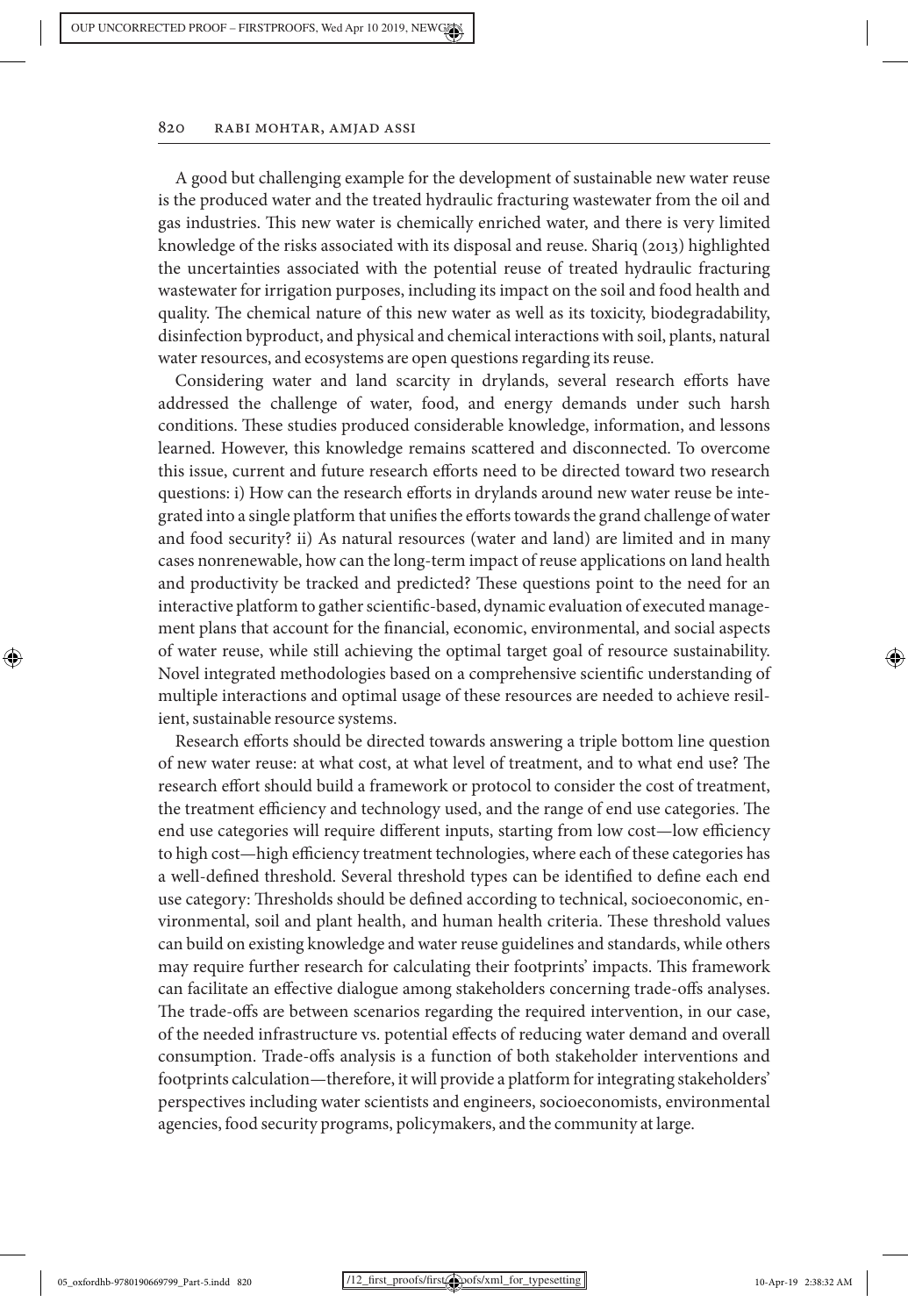# **The challenge of water reuse in food security: Dynamic changes in soil quality and productivity**

The potential reuse of new water in drylands will be directed mainly to agricultural and industrial activities. However, agricultural water reuse is expected to be dominant, and the development of sound policies and strategies for water-food security will be critical for the future health of dryland communities. Drylands are facing an increase in the amplitude and frequency of dynamic stresses that make providing these policies and strategies a great challenge. In our opinion, one limiting factor for such a challenge is the absence of adequate and standard quantitative representation that reflects both the nature of the resource and its natural functionality. Such a quantitative representation enables the establishment of interdisciplinary linkages among various disciplines dealing with the same resource. As an example, we focus on a vulnerable and nonrenewable natural resource, soil. Soil must be a primary consideration for policymakers in building and enhancing sustainable water and food security programs in any nation. As a living medium, soil is a hierarchically organized medium where each soil type has its own unique organizational 'structure'. This unique organization enables the soil to perform various functions: it maintains life and biodiversity, contributes to *energy* production and *climate* sustainability, and forms the infrastructure medium for producing *food*, fiber and fresh *water* for more than 7 billion people.

Soil health and productivity in drylands are very vulnerable. Therefore, advanced quantification of the potential of soil to produce food and perform its natural functions is imperative. Nowadays, there are two approaches to assess soil quality, and thus its functionality: The first is the indicator-based approach, which is a more universal approach in that it uses relatively easily accessible data; however, the applicability of this approach has been questioned due to the variability of soil types and agro-ecosystems (Schjønning et al., 2004). The other approach, the management-based approach, is more related to a specific management practice and thus more site- and soil functionspecific. The latter approach could be more favourable once the variability of soil, climate, and practices across the globe as well as the need for more accurate assessment of the management practices on soil quality are considered. However, both approaches lack two important aspects: i) a quantitative assessment of agro-environmental 'human' practices on soil organization and functionality (soil health) due to the lack of representative and measurable parameters that describe this hierarchical organization and its thermodynamic interactions with the surrounding environment (air, water, plant); and thus ii) the ability to predict the future behavior of soil functionality. Making these quantitative-based predictions possible opens the door for more focused solutions to the urgent question about the long-term impact of new water reuse on the future quality of this valuable and nonrenewable natural resource (Rusan et al., 2007), and thus our water–food security (Mohtar, 2015; Mohtar et al., 2015). Quantitative predictions will also serve to inform decision makers of the potential impacts of water reuse programs. Figure 43.2 presents the hydrostructural pedology approach (Braudeau et al., 2016)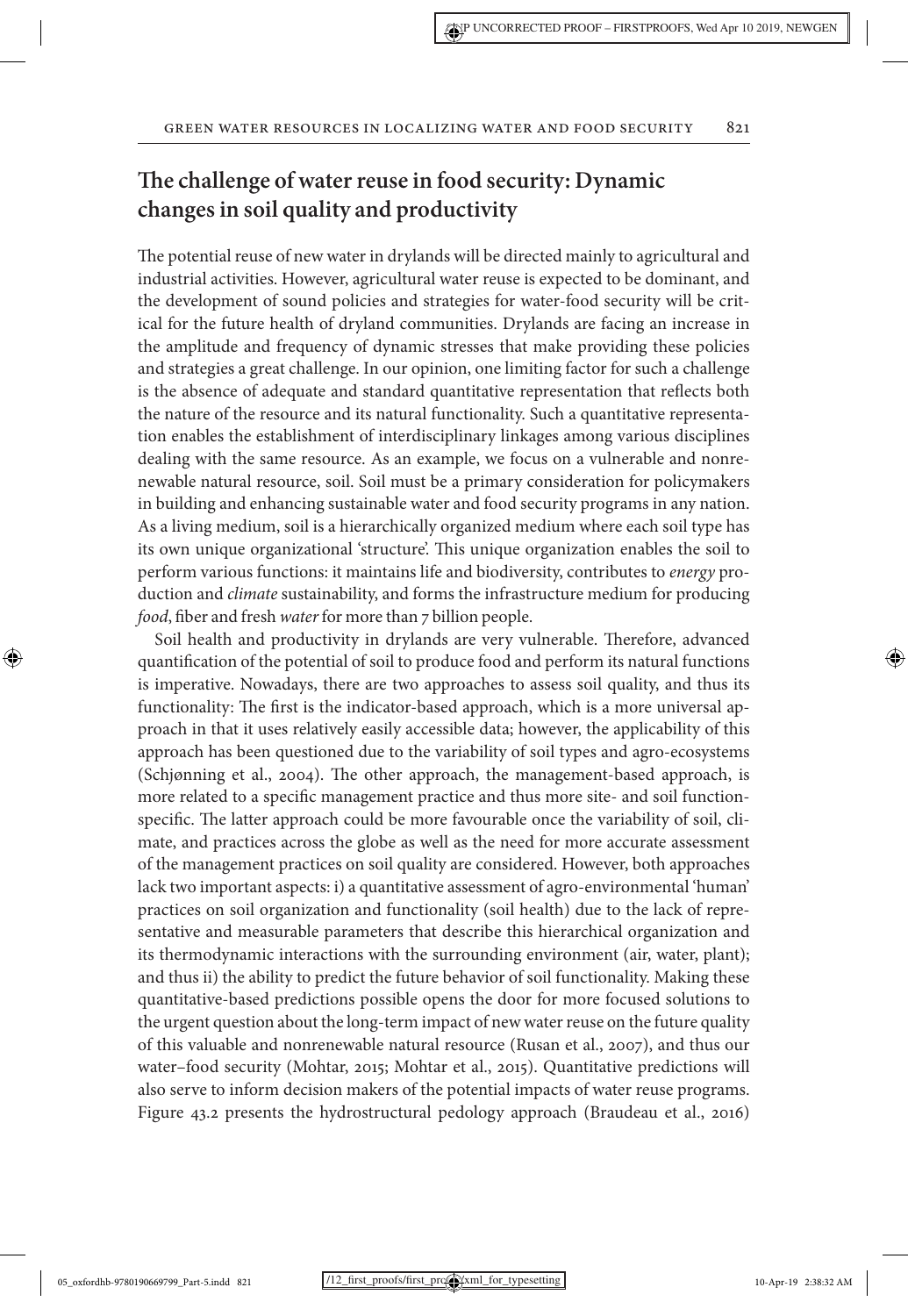

**Figure 43.2** Hydrostructural pedology approach for studying the short/long term impact on soil structure, heath, and productivity

that enables the quantitative tracking of the impacts of new water reuse and other natural stresses associated with climate change on soil structure, and hence soil health and productivity.

# **Valuing Natural Resources: Toward Integrated Value-Based Policymaking**

A key condition for overcoming water and food security challenges in drylands is greater knowledge within the scientific community about how to inform decision makers and policymakers of the gained scientific knowledge. Knowing what and how to inform policymakers is as important for scientists as gathering the needed knowledge. The scientific community needs to work side by side with society and decision makers to develop a holistic, transdisciplinary, and inclusive multistakeholder platform for resource valuation and allocation. The water-food-energy nexus provides the platform that allows the identification of local and site-specific tradeoffs and hotspots, which may facilitate dialogue among stakeholders and better inform decision makers of what they need to know (Mohtar and Daher, 2016; Mohtar and Lawford, 2016). Developing a resource valuation system can integrate the gained knowledge into one holistic framework and provide a significant, integrated, and comprehensible picture for decision makers. For example, agricultural intensification to increase biomass production has been promoted as a solution for global food security. This increase in biomass production is associated with an increase in the water and energy footprints. The efficiency of

♠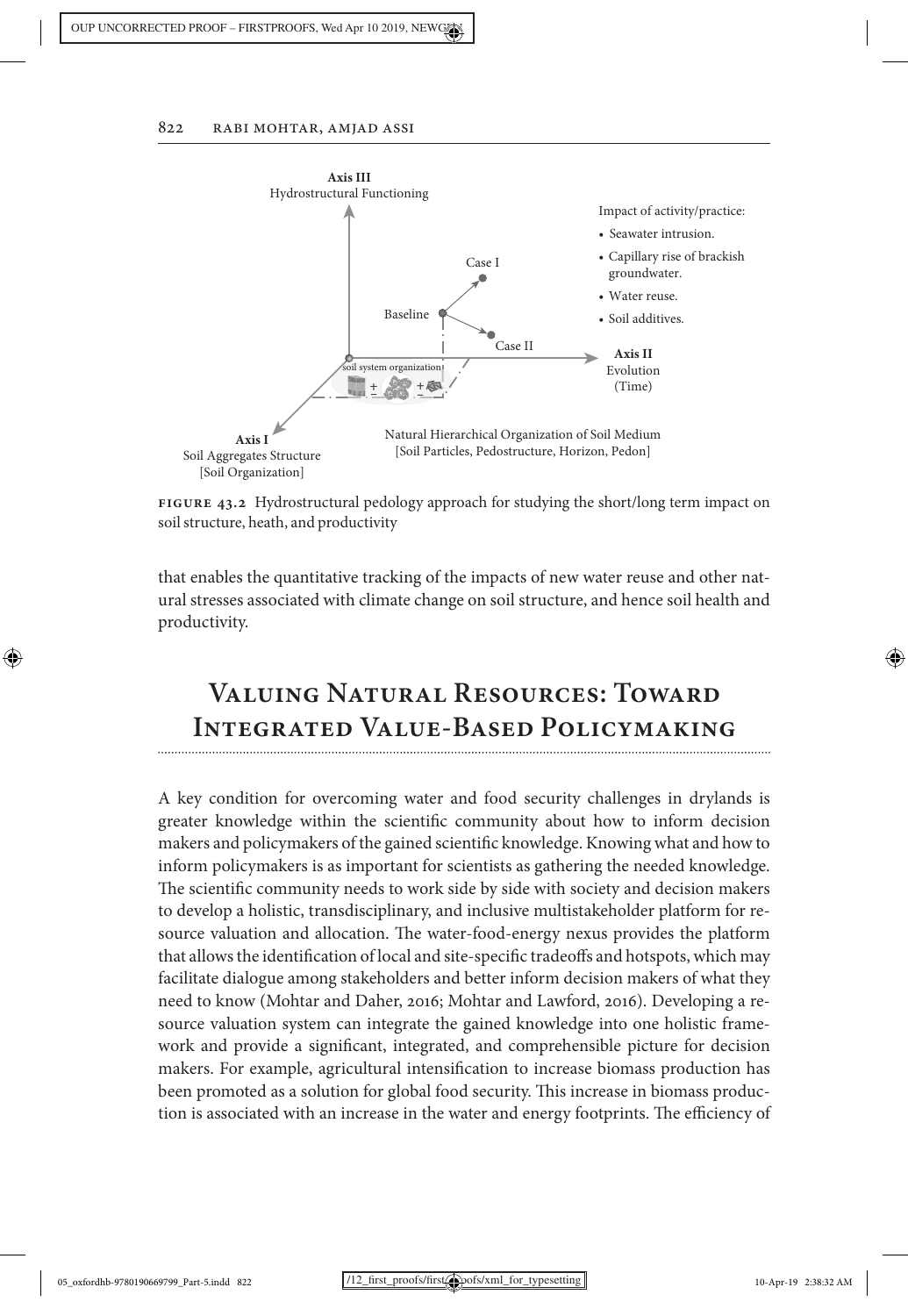

FIGURE 43.3 Adaptive management cycle for the new water reuse

resources used in these scenarios are of course important, but it is not everything; valuing the resource usage and quantifying its associated environmental, social, and economic impacts is more significant in shaping sustainable and resilient decisions. For instance, Saudi Arabia decided to become a wheat self-sufficient country in the mid-1970s, but it was the introduction of such a valuation system that prompted a shift in policy by 2003. There are many similar examples in different parts of theworld.

Building on the lessons learned, drylands face a crucial need to build sustainable, resilient, and adaptive resource management strategies that deliver high resolution and holistic decision support tools tailored to local conditions. Therefore, the valuation, impact quantification, and tracking systems need to be integrated within an adaptive management cycle (Figure 43.3). The cycle should cover six fields: characterization of new water, end-use and associated risks, treatment technologies, soil/plant quality and safety, regulations and standards, and cost efficiency of the adapted practices. This integrated system will provide the holistic understanding for all stakeholders to better answer the triple bottom line question identified earlier: at what cost, to what level of treatment, and to what end use?

# **Conclusion**

The global water and food security challenge is a multiscale issue. High level government and intergovernmental water strategies and policies are typically conceived at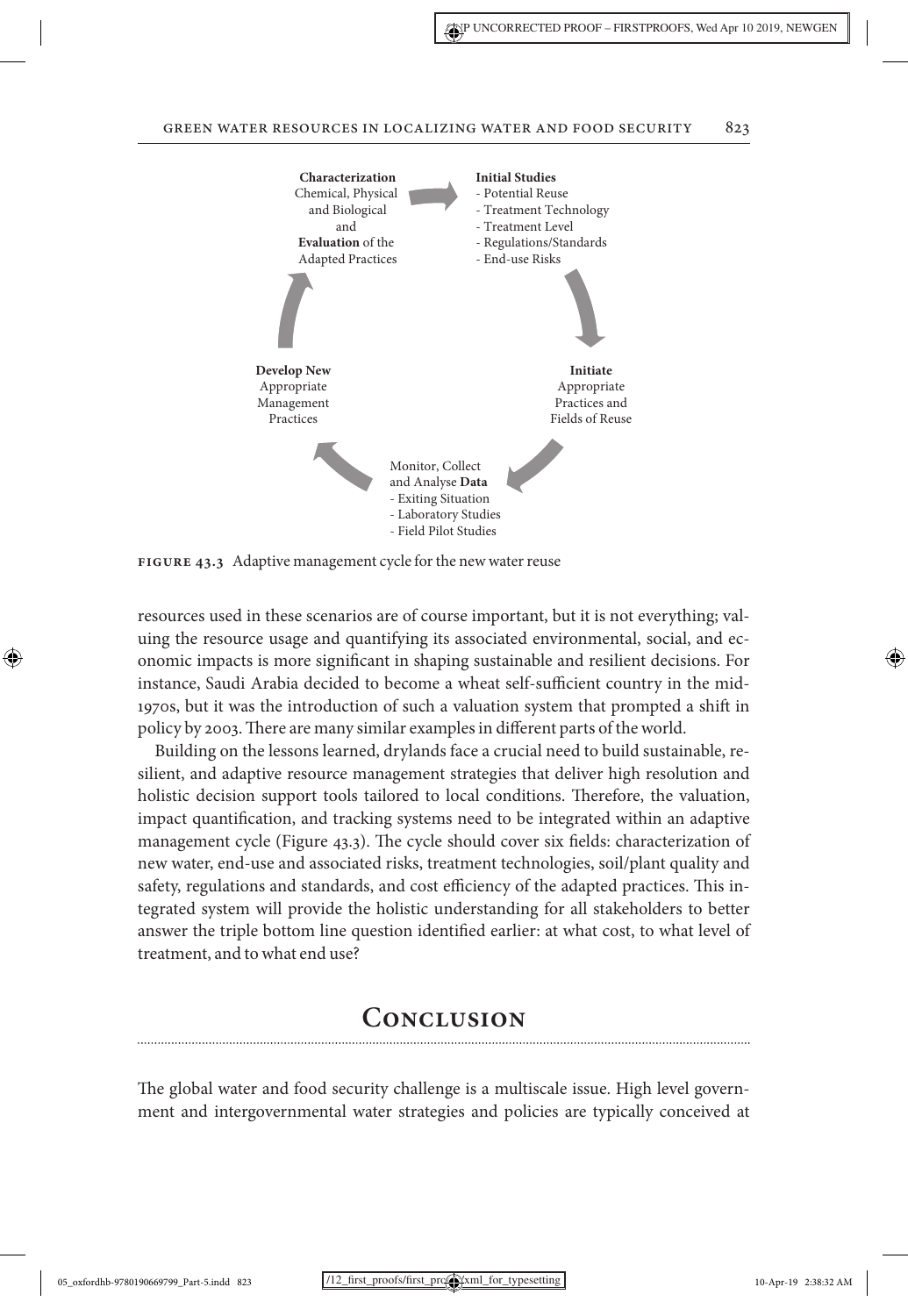large spatial scales. However, much of our understanding of the processes determining water's availability for food production is based on studies at smaller scales where soil processes carry the burden for most of the anthropogenic and environmental interactions, and thus remain the center of science and modeling research.

The strategies and policies currently in place to address the water and food security challenge are facing two dilemmas: they are not firmly based on scientific evidence and thus their effectiveness remains questionable by the scientific community; and the incomplete transfer of knowledge across scales makes it difficult to evaluate the ultimate impact of these strategies, policies, or management practices on the entire agro-environmental system. Consequently, the scientific community is unable to understand the effect of small-scale processes on the larger-scale view. These two issues are responsible for most of the problems related to interdisciplinarity uncertainties of agro-environmental data and sustainability estimation.

Green water, which is underappreciated but still a critical resource for solving the global food security challenge, is a showcase of the importance of making the linkages between science and policy. In addition, alternative and nontraditional new water resources hold huge promise to provide water for food production. However, issues of clean and low cost treatment technologies as well as the impact of treated water reuse on soil and human health must be integrated into reuse strategies.

Finally, informing policy makers is not limited to communicating the efficiency of any single scenario, but it must also consider the value of the resources used for achieving the target.

### **Acknowledgement**

The authors wish to acknowledge the support of the Texas A&M Water-Energy-Food Nexus Initiative and the WEF Nexus Research Group. The authors would also like to thanks the editors of this book Tony Allan, Brendan Bromwich, Tony Colman, and Martin Keulertz, as well as Rachel Bahn of the food security program at American University of Beirut, for their valuable edits and comments that tremendously improved this chapter.

### **References**

- Braudeau, E., Assi, A. T., and Mohtar R. H. (2016) *Hydrostructural pedology*. Hoboken, NJ: Wiley.
- Braudeau, E., and Mohtar, R. H. (2014.) Integrative environmental modeling. In: *Encyclopedia of Agricultural, Food, and Biological Engineering*. [Online]. 2nd ed., New York: Taylor and Francis. Also available from: http://agrilife.org/wefnexus/files/2016/05/Braudeau-and-Mohtar-2014-Integrative-Environmental-Modeling.pdf [Accessed 15 December 2017].
- Cosgrove, W. J., and Rijsberman, F. (2000) *World water vision: Making water everybody's business*. New York: Earthscan, World Water Council.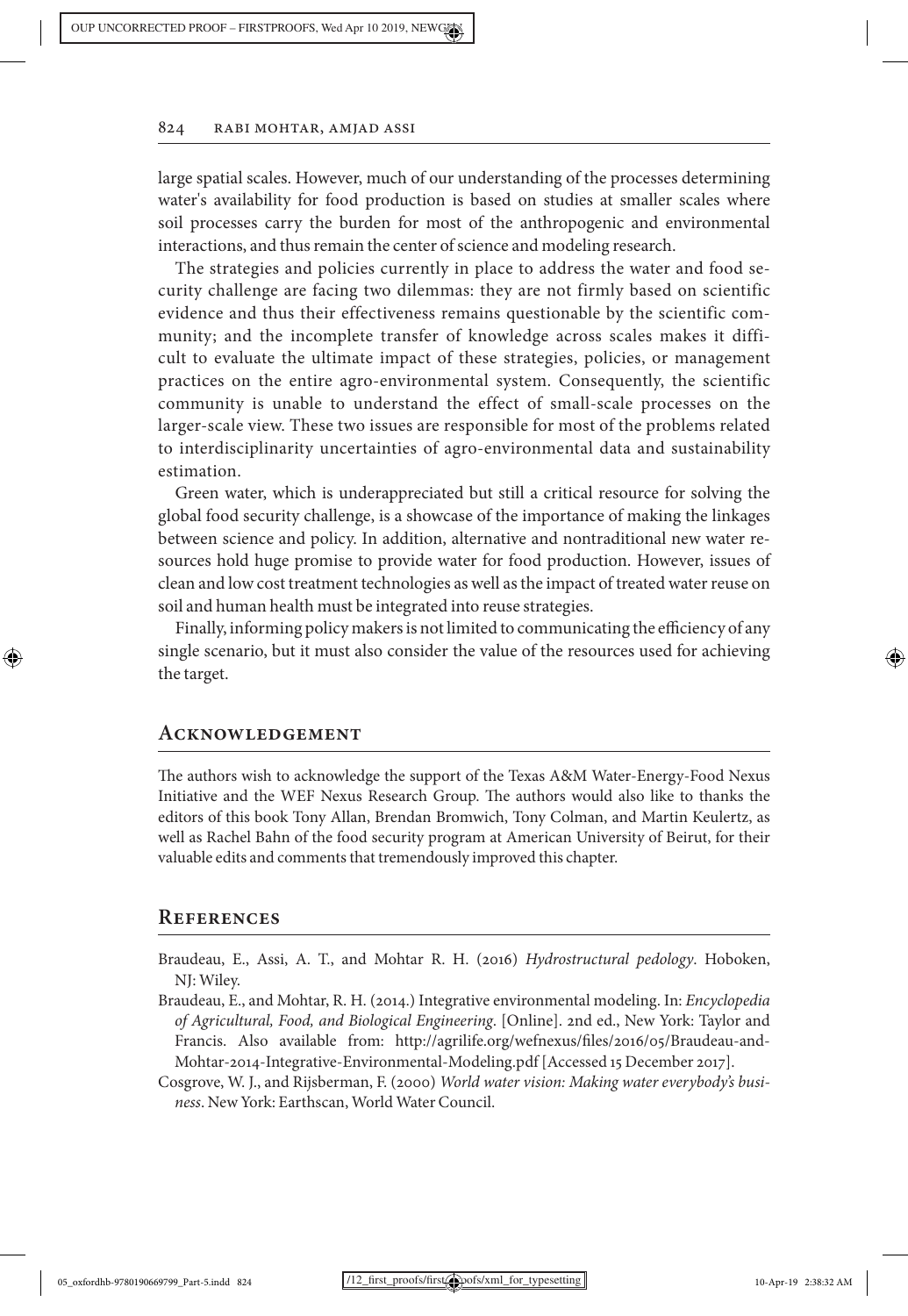- FAO. (1995) Land-water linkages: A synopsis in land and water integration and river basin management. In: *Proceedings of an FAO informal workshop, Rome, Italy, 31 January–2 February 1993*. FAO land and water bulletin 1. Rome: FAO., 5–16.
- Falkenmark, M., and Rockstrom, J. (2006) The new blue and green water paradigm: Breaking new ground for water resources planning and management. *Journal of Water Resources Planning and Management*, **132** (3), 129–132.
- Frijns, J. et al. (2016) How governance regimes shape the implementation of water reuse schemes. *Water*, **8** (12), 605.
- Gerten, D. et al. (2005) Contemporary 'green' water flows: Simulations with a dynamic global vegetation and water balance model. *Physics and chemistry of the Earth*, **30** (6–7), 334–338.
- Garcia-Cuerva, L. et al. (2016) Public perceptions of water shortages, conservation behaviors, and support for water reuse in the U.S. *Resources, conservation, and recycling*, **113**, 106–115.
- Godfray, H. C. J. et al. (2010) Food security: The challenge of feeding 9 billion people. *Science*, **327**, 812–818.
- IPCC (2013). *Climate change 2013: The physical science basis*. [Online]. Contribution of working group I to the Fifth Assessment Report of the Intergovernmental Panel on Climate Change (T. F. Stocker, D. Qin, G.-K. Plattner et al. [eds.]). Available from: https://www.ipcc.ch/pdf/ assessment report/ar5/wg1/WGIAR5\_SPM\_brochure\_en.pdf [Accessed 15 December 2017]
- IRENA. (2015). Renewable energy in the water, energy and food nexus. [Online]. Available from: http://www.irena.org/DocumentDownloads/Publications/IRENA\_Water\_Energy\_ Food\_Nexus\_2015.pdf. [Accessed 15 December 2017]
- Kauffman, J. H., et al. (2014). Green Water Credits exploiting its potential to enhance Ecosystem services by reducing soil erosion in the Upper Tana basin, Kenya. *International Journal of Biodiversity Science, Ecosystem Services and Management*, **10** (2), 133–143.
- Liu, Y., et al. (2016). Global and regional evaluation of energy for water. *Environmental science and technology*, **50**, 9390–9399.
- Liu, J., and Yang, H. (2010) Spatially explicit assessment of global consumptive water uses in cropland: Green and blue water. *Journal of hydrology*, **384** (3–4), 187–197.
- Milly, P. C. F. et al. (2008) Stationarity is dead: Whither water management? [Online]. *Science*, **319**, 573–574. doi: 10.1126/science.1151915. Available from: http://citeseerx.ist.psu.edu/ viewdoc/download?doi=10.1.1.703.8572&rep=rep1&type=pdf [Accessed 15 December 2017]
- Mohtar, Rabi H. (2015) Ven Te Chow Memorial Lecture: Localizing water and food security, *Water International*, **40** (4), 559–567.
- Mohtar, R.H., Assi, A. T., and Daher, B. T. (2015). *Bridging the water and food gap: The role of the water-energy-food nexus*. UNU-FLORES Working Paper 5. Dresden, Germany: United Nations University Institute for Integrated Management of Material Fluxes and of Resources (UNU-FLORES).
- Mohtar, R.H., Assi, A.T., and Daher, B. T. (2016) Current water for food situational analysis in the Arab Region and expected changes due to dynamic externalities. In: Kamel Amer et al. (eds). *The water, energy, and food security nexus in the Arab region*. Water Security in a New World. Cham, Switzerland: Springer, 193–208.
- Mohtar, R.H., and Daher, B. (2016) Energy-water-food nexus framework for facilitating multistakeholder dialogue. *Water international*, **41** (5), 655–661. DOI: 10.1080/02508060.2016.114 9759.
- Mohtar, R.H., and Lawford, R., (2016). Present and future of the energy-water-food nexus and the role of the community of practice. *Journal of environmental studies and sciences*, **6** (1), 192–199.